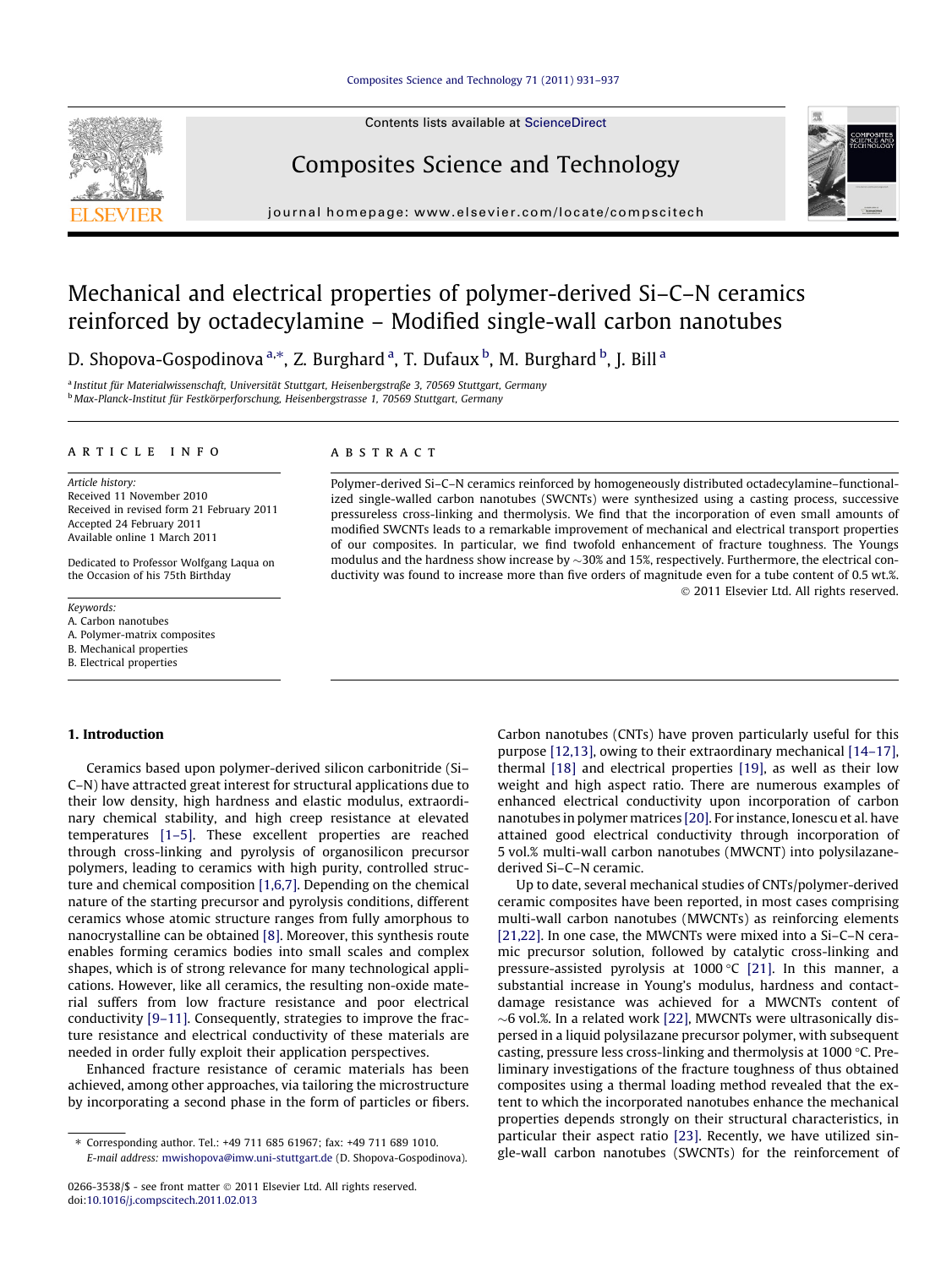Si–C–N polymer-derived ceramics, and found that the increase of Young's modulus increases with the dispersion degree of the nanotubes inside the amorphous matrix [\[24\]](#page-6-0). However, while it is well-documented that the incorporation of SWCNTs into polymer-derived amorphous ceramics can enhance their mechanical performance and electrical conductivity, detailed studies of the fracture toughness are very limited. Recent results reveal that the incorporation of MWCNT into Si–C–N amorphous ceramics and the formation of CNT–matrix interfaces lead to 25% increase of the fracture toughness [\[23\]](#page-6-0). Due to their small diameter SWCNTs basically provide a means to increase the interface area without changing carbon nanotubes weight fraction. A promising route toward well-separated and homogeneously distributed SWCNTs relies upon appropriate chemical functionalization of the tubes [\[25\].](#page-6-0) The work of Gojny et al. [\[26\]](#page-6-0) has demonstrated that the presence of carboxylic groups on the surface leads to a better dispersion of the nanotubes in an epoxy system. Especially attractive is the use of polymers in the nanotube functionalization. In this context, Hill et al. have attached a polystyrene copolymer to SWCNTs, which then could be homogeneously dispersed within a polystyrene matrix [\[27\].](#page-6-0)

Here, we report the synthesis of a polymer-derived Si–C–N amorphous ceramic, reinforced by octadecylamine-functionalised SWCNTs. It is demonstrated that the presence of long alkyl chains on the tubes promotes the efficient disintegration of nanotube bundles into individual nanotubes, and their dispersion inside the polymer precursor matrix. The major aim of this study was to explore the influence of concentration and agglomeration state of the SWCNTs on the mechanical and electrical properties of the resulting composites. To this end, the hardness and Young's modulus of the composites were determined by nanoindentation technique, while the fracture toughness was determined by measuring the crack opening displacement (COD) of indentation cracks.

## 2. Experimental

#### 2.1. Materials and processing of composites

The SWCNT-reinforced polymer-derived Si–C–N ceramics were prepared following the procedure illustrated in Fig. 1. Commercial liquid poly(ureamethylvinyl)silazane (Ceraset, KION, USA) was used as starting precursor polymer. Octadecylamine-functionalised SWCNTs (P5-SWCNTs) were purchased from Carbon Solutions, Inc., USA, 60–70 wt.% SWCNT loading) and utilized without any further purification. 1,2-Dichlorobenzene (Aldrich, 99.9%) was used as a solvent. The synthesis was performed by a standard Schlenk technique under argon. In the first step, the required amount of P5-SWCNT was dispersed for 15 min in 1 ml of 1,2 dichlorobenzene using an ultrasonic bath (SONOREX RK 52H, 140W, BANDELIN electronic). In order to obtain 0.5, 1 and 2 wt.% P5-SWCNT content, the calculated amounts of degassed Ceraset were added to the solution of P5-SWCNT, and further sonicated by an ultrasonic probe (SONOPULS HD2200, 200W, BANDELIN electronic) for 60 min in an ice bath under argon atmosphere. Subsequently, the solvent was removed under vacuum, and the resulting viscous slurry of Ceraset and P5-SWCNTs placed in a Teflon mold, which was tightly closed by a metal die. The cross-linking was performed at 360 °C for 6 h in an electric furnace (Heraeus) under argon atmosphere. Finally, the samples were subjected to pyrolysis in a quartz tube at 1000  $\degree$ C for 1 h under argon, with a heating and cooling rate of 10 °C/h and 25 °C/h, respectively. A monolithic ceramic reference sample was prepared from pure Ceraset following the same procedure as described above.

#### 2.2. Morphology

The samples were characterized using a Zeiss GEMINI LEO 1530 VP scanning electron microscope with an acceleration voltage of 3 kV and working distance of 6 mm. For this purpose, the samples were coated by a nominally 0.5 nm thick Pt–Pd layer.

#### 2.3. Mechanical testing

Toward mechanical testing by nanoindentation, a special sample preparation technique [\[10\]](#page-5-0) was employed. Specifically, plates of 2 mm width and 8 mm length were cut from the circular shaped samples with a diameter of 12 mm, and then mounted into an alumina frame. The platelets were oriented with their side-face upwards, such that a width corresponding to the sample thickness became available for indentation (see inset of [Fig. 2](#page-2-0)a). In the last step, the sample surface was polished to a final roughness of  $\frac{1}{4}$  µm. Vickers indentation of samples was performed with a Buehler Micromet 1 micro indenter (Buehler LTD, Lake Bluff, IL, USA) with an applied load of 1 kg. A representative indentation impression with well-developed radial cracks is shown in [Fig. 2a](#page-2-0).

Crack profiles were determined with the aid of a scanning electron microscope (Gemini, Zeiss, Germany). The samples were first sputtered with a 0.8 nm thick layer of a gold/palladium alloy.



Fig. 1. Synthesis scheme of polymer-derived (Si-C-N) ceramics reinforced by octadecylamine modified SWCNT.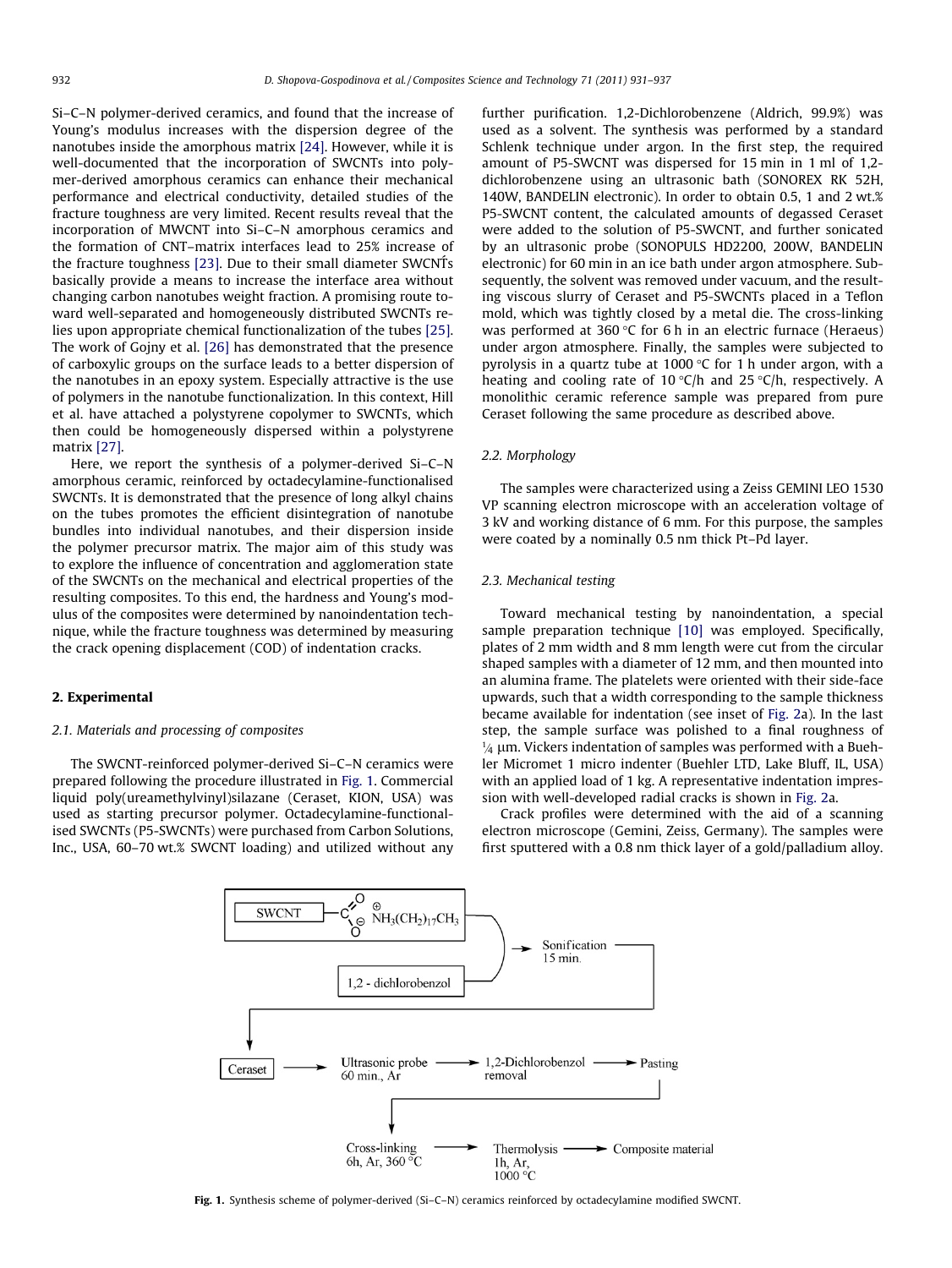<span id="page-2-0"></span>

Fig. 2. (a) SEM micrographs of the Vickers indentation impression with associated radial crack system in Si-C-N nanocomposite reinforced by 1 wt.% P5-SWCNTs, the inset on the right represents picture of the sample mounted in the alumina holder, (b) crack tip geometry displayed by an appropriately arranged set of individual SEM images, and (c) crack opening displacement  $u(x)$  from the crack tip, data fit (line) is obtained with Eq. [\(2\)](#page-4-0).

To ensure high reproducibility, in all micrographs the border line between the inner dark region and the white edge region was defined as crack edge position. This was necessary since the edges of the crack faces are not perfectly defined due to deposited carbon contaminations and the sputtered metal. The crack opening along the crack tip was detected by an image assembling procedure (Fig. 2b). In order to remain in the region displaying a parabolic shape of the crack opening displacement (COD) function, data have been collected for the first  $5 \mu m$  distance from the crack tip. A typical crack opening profile of the crack tip, together with a fitting line obtained using Eq. [\(2\),](#page-4-0) is presented in Fig. 2c. The plot shows a very good agreement between the fit and the measured data.

The nanoindentation experiments were performed in continuous stiffness mode (CSM) with a Nano Indenter XP nanoindentation system (MTS Nano Instruments, Oak Ridge, TN, USA) and a Berkovich indenter. Since a maximum load of 700 mN is available for this instrument, the penetration depth was limited to  $1.6 \mu m$ . Nevertheless, the volume of the plastic and elastic deformation field, formed by Berkovich indenter at this penetration depth, is big enough to ensure reliable results [\[28\],](#page-6-0) as confirmed by reaching plateaus of the measured values already at the penetration depth of 800 nm ([Fig. 3\)](#page-3-0). For each sample, the results were averaged over 60 measurements made at five different locations. At each location, a 4  $\times$  3 array of indentations with a distance of 30  $\mu$ m was created. Hardness and Young's modulus were determined using the Oliver and Pharr analysis [\[29\]](#page-6-0). To this end, the Poisson's ratio value of 0.22, as obtained for pure SiCN pyrolized at 1000  $\degree$ C [\[30\]](#page-6-0), was used. Typical values of hardness and Young's modulus obtained in this manner are plotted as a function of tip displacement in [Fig. 3](#page-3-0). In general, nanoindentation data obtained at small penetration depth are influenced by the surface roughness of the sample. Since the samples were polished to a final roughness of  $\frac{1}{4}$  µm, this influence can be recognized for penetration depths up to 300 nm. Above this range, for both properties there occurs a slight increase, followed by a plateau above 800 nm. The plateau values are expected to be most reliable.

### 2.4. Electrical conductivity

Electrical conductivity measurements were performed under ambient with a Keithley 2400 source-meter and a DLPCA-200 Femto amplifier. Contact to the samples was made by two needles and silver paste. As four-terminal measurements revealed the presence of only negligible contact resistance mainly two-probe measurements were performed. All I/V curves acquired in the latter configuration generally showed ohmic behavior.

### 3. Results and discussion

Microstructures at the crack faces for 1 wt.% P-SWCNT/Si–C–N nanocomposites show homogenously distributed carbon nanotubes and plenty of bridging structures reinforcing the enhancement of the mechanical properties ([Fig. 4](#page-3-0)).

SEM micrographs of the fracture surface of the P5-SWCNT-reinforced Si–C–N nanocomposites display a homogeneous distribution of the nanotubes for all three tube contents, as exemplified in [Fig. 5.](#page-3-0) This finding proves the capability of the appended alkyl chains to enhance the interaction with the polymer precursor matrix, which represents a useful extension of previous work on nanocomposites wherein carbon nanotubes are embedded in a polymer-derived ceramic matrix, as has been documented for pristine SWCNTs [\[24\]](#page-6-0) or MWCNTs [\[22\].](#page-6-0)

Besides the homogeneous distribution of the nanotubes, the SEM images reveal a similar fracture morphology for both 0.5 and 1 wt.% of P5-SWCNs [\(Fig. 5a](#page-3-0) and b), predominately consisting of tubes pulled out from the matrix. In contrast, less pull-out and more broken tubes can be observed for the sample reinforced by 2 wt.% (see [Fig. 5c](#page-3-0)). The different fracture surface morphologies can be explained by an increase of the precursor polymer viscosity due to the addition of the tubes, reflecting in higher carbon nanotube interactions and possibility of their agglomeration. Moreover, owing to the shrinkage of the matrix during pyrolysis, at higher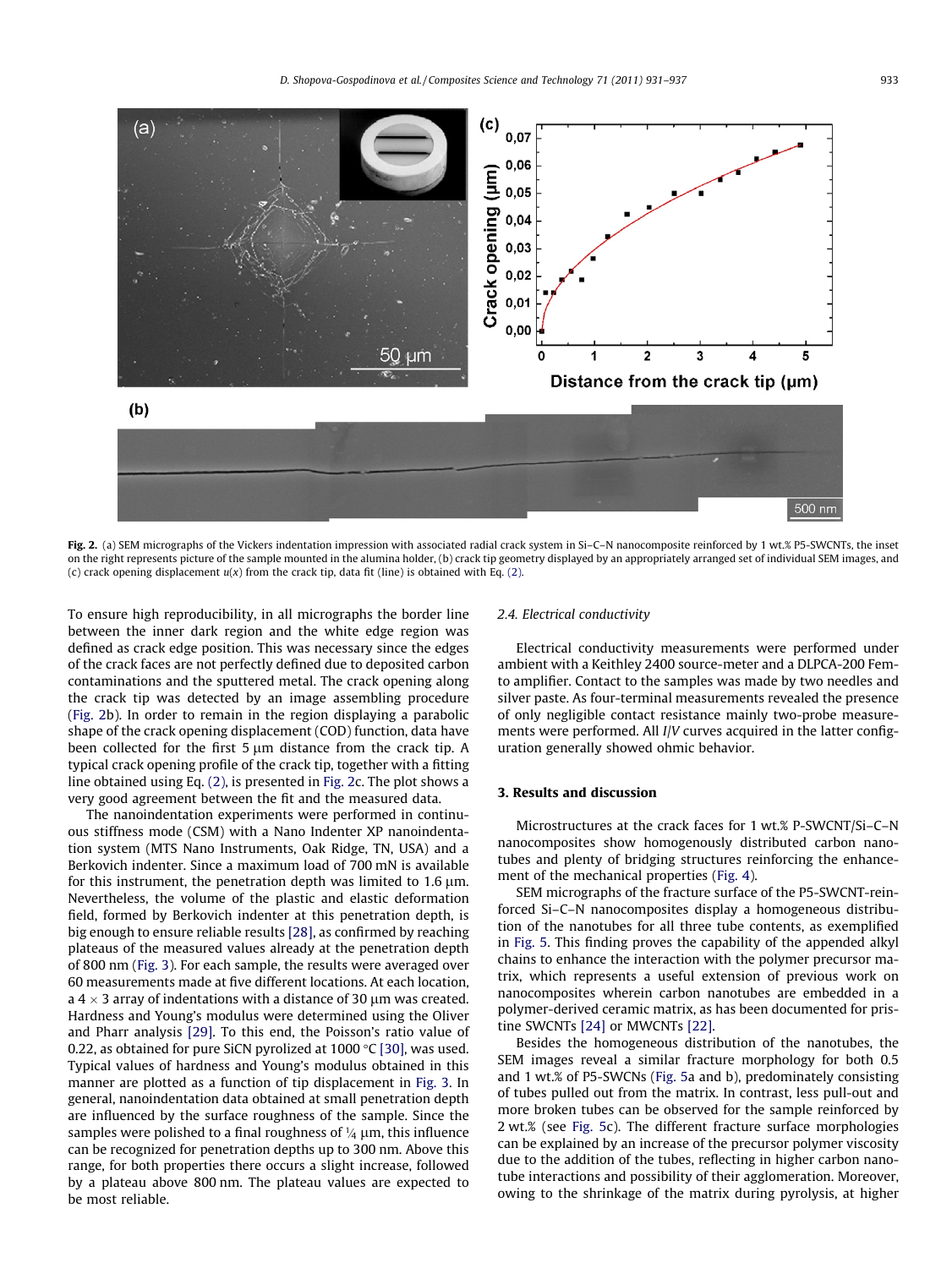<span id="page-3-0"></span>

Fig. 3. Plots of (a) hardness and (b) Young's modulus derived via nanoindentation for the polymer-derived Si–C–N nanocomposite reinforced with 2 wt.% P5-SWCNs as a function of penetration depth.



Fig. 4. SEM micrographs at the crack face of the 1 wt.% P-SWCNT/Si–C–N nanocom posites.

nanotube concentrations the tubes are more densely packed, and hence their pull-out more difficult to detect.

Another possible reason for the different fracture surface morphologies relates to the different interfacial strength of tubes and matrix. For fiber-reinforced composites, it is known that the



Fig. 5. SEM micrographs of the fracture surfaces of polymer-derived Si–C–N nanocomposite reinforced with (a) 0.5 wt.%, (b) 1 wt.%, and (c) 2 wt.% P5-SWCNs.

ease of pulling-out of fibers from the matrix or their breakage during fracture strongly depends on the interfacial strength of fibers and matrix [\[31\]](#page-6-0). Hence, crack deflection along the nanotubes and their subsequent pull-out will be more difficult, with the consequence that the tubes rather break. This explanation gains support from the fracture surface of all three nanocomposites (Fig. 5). In addition, the length and diameter of the fibers, as well as their intrinsic strength and stiffness can have an influence, although these factors are not relevant in our experiments using the same type of tubes. In general, pulling-out of the tubes will be prominent when the tube strength exceeds the interfacial strength, while otherwise they will preferably break.

The values of hardness and Young's modulus, as derived from the nanoindentation load–displacement curves, are plotted in [Fig. 6](#page-4-0) as a function of the P5-SWCNT content. For the pure polymer-derived Si–C–N ceramic, a Young's modulus of  $\sim$ 141 GPa and a hardness of 17.4 GPa are obtained (see [Fig. 6\)](#page-4-0). These values agree well with those reported for polymer-derived Si–C–N ceramics prepared in the same way [\[23,24\].](#page-6-0) It can be seen that the incorporation of nanotubes improves both properties in comparison to the pure polymer-derived Si–C–N ceramic. Maximum enhancement is achieved for 2 wt.% tube content, with a value of  $182 \pm 2$ for Young's modulus and  $20 \pm 0.4$  GPa for the hardness. The modulus increase by  $\sim$ 30% is comparable to that observed for the SWCNT reinforcement of polymer-derived-ceramic prepared in the same way [\[24\].](#page-6-0) By comparison, the observed hardness by 15% is higher than for the latter material [\[24\].](#page-6-0)

The enhanced Young's modulus of the reinforced polymer-derived Si–C–N ceramic reflects a sizeable interfacial bonding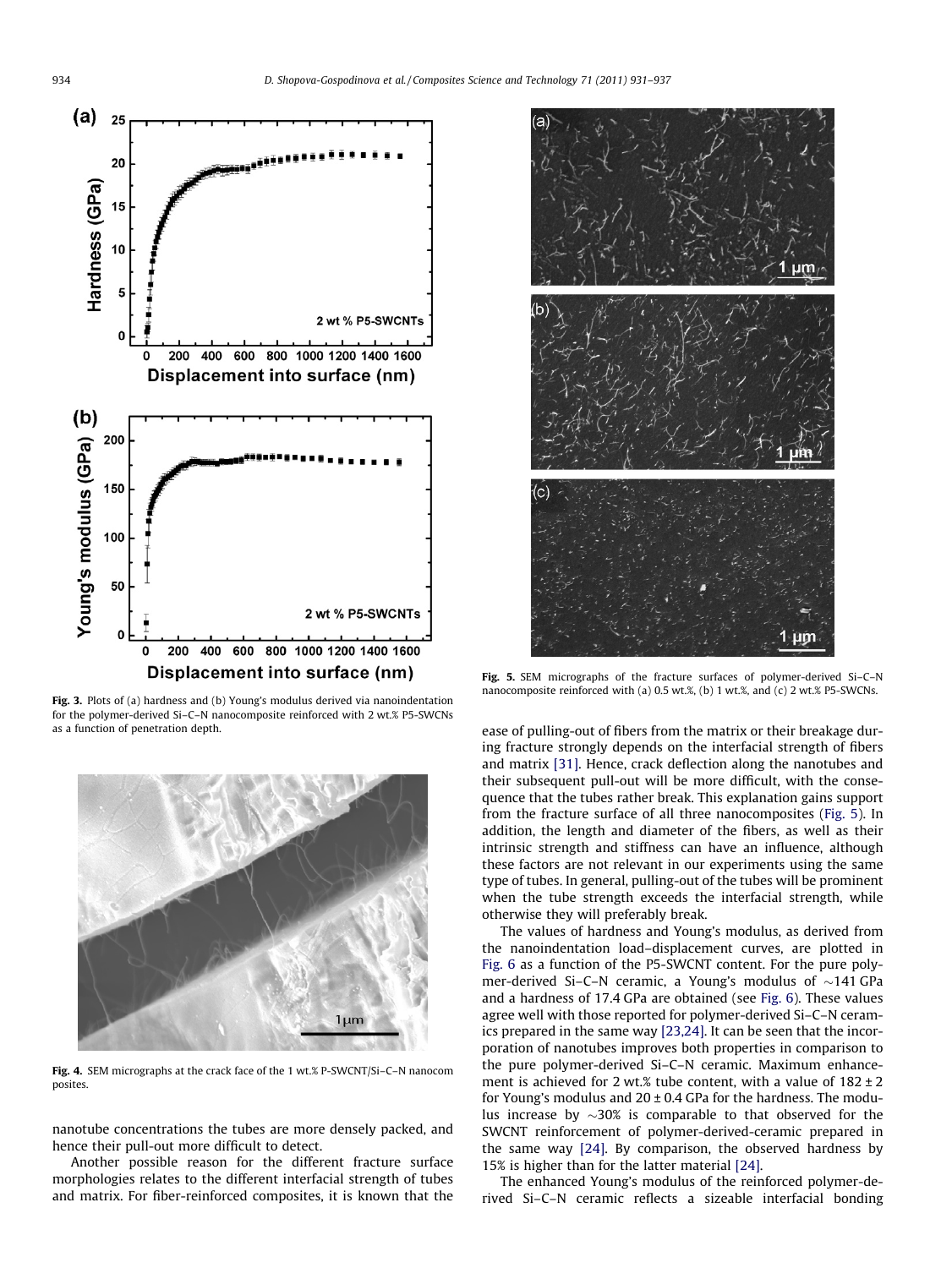<span id="page-4-0"></span>

Fig. 6. Dependence of Young's modulus (a) and hardness (b), derived from nanoindentation data of P-SWCNT/polymer-derived Si–C–N ceramic samples with different nanotube content.

strength between the ceramic matrix and the nanotubes, which is an important prerequisite for taking benefit of the exceptionally high Young's modulus of the nanotubes. Such bonding can also be concluded from TEM images of the interface between pristine SWCNTs and polymer-derived ceramics, which reveal good wetting of the ceramic by the tubes, but lack evidence of a strong coupling between these two materials [\[32\].](#page-6-0) Therefore, we suppose that chemical bonding between the precursor polymer and nanotubes via functional groups are not present. The octadecylamine modified SWCNT's are soluble in common organic solvents that are compatible with polysilazane, making it possible to prepare those composites by solution-based method. It is furthermore documented that the integrity of the tubes is preserved during pyrolysis at 1000 $\degree$ C [\[22,32\]](#page-6-0). An additional contribution to the enhancement arises from the homogenous distribution of the tubes in the matrix [\(Fig. 5](#page-3-0)), which ensures an efficient stress distribution from the matrix to the tubes. It is furthermore noteworthy that the purity of the present tubes is much higher than those in ref [\[24\],](#page-6-0) which reduces the risk of mechanical failure associated with, e.g., amorphous carbon particles. This can explain the higher hardness of the present composites in comparison to previous studies  $[24]$ 

Although a direct microscopic proof is lacking, it is nonetheless plausible that the present samples contain SiC nanocrystals at the nanotube/matrix interface, which could exert a positive influence on the properties. Indeed, TEM investigation [\[22\]](#page-6-0) of Si–B–C–N/ CNTs subjected to 1000  $\degree$ C revealed the nanocrystalline character of the polymer-derived matrix in the vicinity of the tubes. Such template or nucleation effect of CNTs on the matrix crystallization has also been observed for polymer-based CNTs nanocomposites [\[33,34\]](#page-6-0). In conclusion, the improved Young's modulus and hardness, as compared to polymer-derived ceramic reinforced by MWCNTs ( $\sim$ 120 GPa and  $\sim$ 14 GPa respectively) [\[21\],](#page-6-0) underline the suitability of the alkyl-functionalized SWCNTs for enhancing the mechanical resilience of these ceramics.

The fracture toughness of the samples was determined through measurement of the crack opening displacement (COD) of indentation cracks in the crack tip vicinity [\[35,36\]](#page-6-0). As a major advantage in comparison to the standard crack length measurements [\[37\],](#page-6-0) this method can be applied to materials showing any type of indentation behavior [\[10,38\]](#page-5-0). In fact, the validity of fracture toughness estimation of CNTs/ceramic matrix composites by measuring the crack length using indentation technique has been questioned [\[39\]](#page-6-0). By contrast, the COD approach relies upon the crack profile for constant applied load under Mode I conditions, and exploits the fact that the applied stress intensity  $(K_A)$  is transferred to the stress field at the crack tip  $(K_{tip})$ , while the near-tip half crack opening  $(u)$  shows a parabolic dependence on the distance  $(x)$  from the crack tip:

$$
u(x) = \frac{K_{tip}}{E} \sqrt{\frac{8x}{\pi}}
$$
 (1)

In this equation,  $K_{tip}$  is the stress intensity factor at the crack tip, and E is the Young's modulus for plain strain. The  $K_{tip}$  value can be obtained by fitting a parabolic profile to the measured crack tip COD as a function of the distance from the crack tip. This approach had originally been developed for compact tension (CT) specimens [\[35\]](#page-6-0). When applying it to determine  $K_{tin}$  from indentation, however, a complication arises because only a small part of the COD profile close to the crack tip is of parabolic shape [\[36\]](#page-6-0). At larger distance from the tip, due to the high residual stress originating from the region near the indent, the parabolic shape can be severely distorted. In order to account for this deviation, a phenomenological fit for the data measured on indentation made cracks has been proposed and proven reliable [\[10\]](#page-5-0). The corresponding equation

$$
u(x) = \frac{K_{tip}}{E} \sqrt{\frac{8x}{\pi}} + Ax^{\frac{3}{2}} + Bx^{\frac{5}{2}}
$$
 (2)

contains two fitting parameters A and B. Since the present fully dense polymer-derived ceramics reinforced by CNTs can be produced only as small (12 mm diameter) and thin samples (0.45 mm thickness), this fitting method is appropriate [\[10\].](#page-5-0)

Thus obtained fracture toughness data of the nanocomposites are presented in [Fig. 7](#page-5-0) as a function of CNT content. The value of 1.4  $\pm$  0.1 MPa m<sup>1/2</sup> obtained for pure polymer-derived Si-C-N is included as 0 wt.% sample. A more than twofold increase of fracture resistance is observed for all CNTS content in comparison to the pure polymer-derived ceramic.

All three major toughening mechanisms documented for ceramic matrix composites reinforced by micron-scale fibers [\[40\]](#page-6-0), i.e., crack bridging by fibers, fiber pull-out on the fracture surfaces, and crack deflection at the fiber/matrix interface, are likely to contribute to the toughening in the present samples. Especially the crack deflection mechanism should be operative in light of the high aspect ratio of the used SWCNTs, which represents a critical factor governing the efficacy of crack deflection along the interface [\[22,23\]](#page-6-0). Moreover, the tubes' high tensile strength and stiffness is expected to allow effective crack bridging ([Fig. 7b](#page-5-0) and c) and their pull-out (cf. [Fig. 5\)](#page-3-0). The relevance of these three mechanisms is further supported by the homogenous distribution of the tubes in the matrix ([Fig. 5](#page-3-0)), which may also explain the smaller fracture toughness of 1.8 MPa  $m^{1/2}$  obtained for polymer-derived Si–C–N ceramics reinforced by 2 wt.% of pristine SWCNTs [\[23\].](#page-6-0) It is furthermore noteworthy that the fracture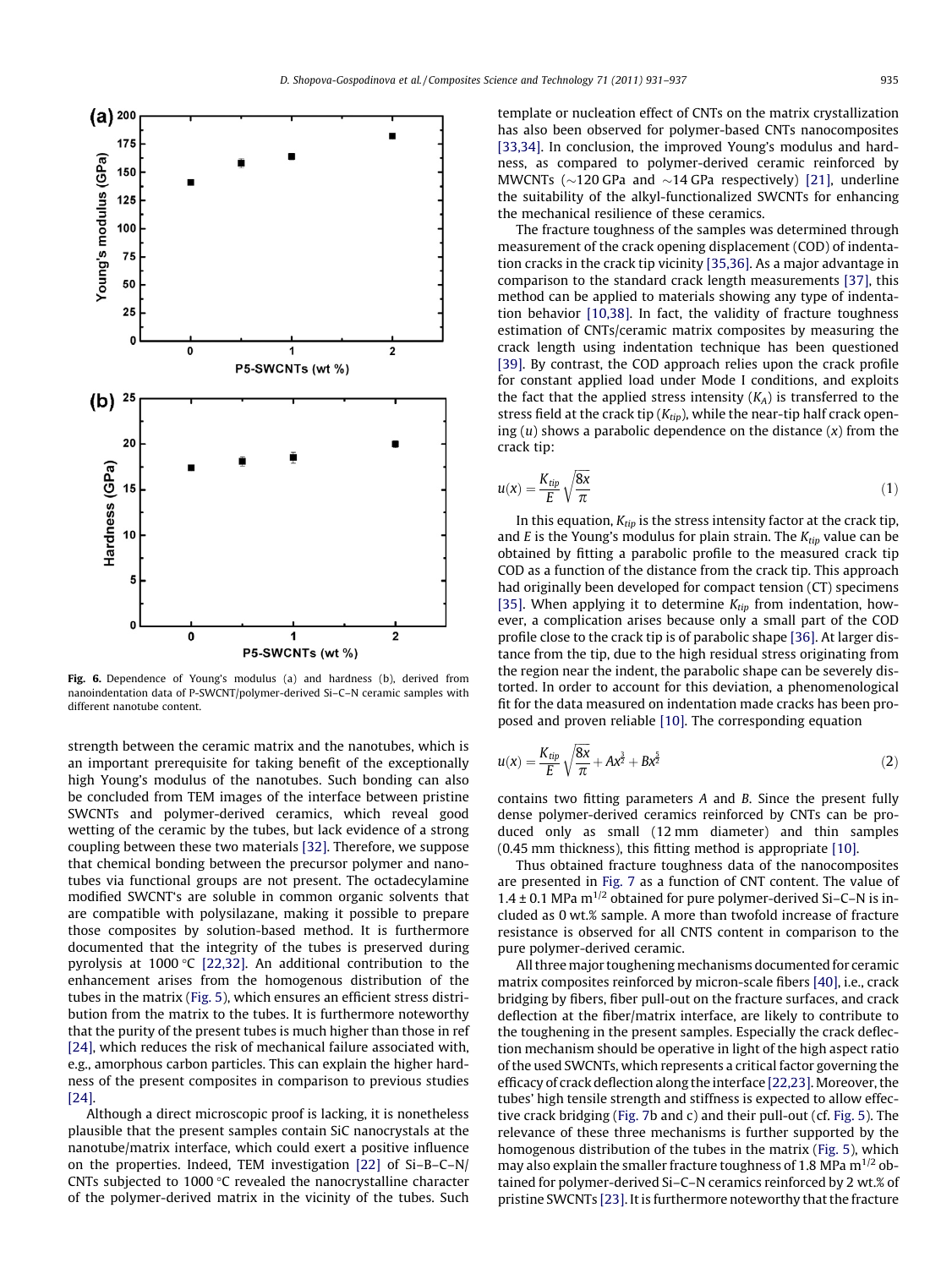<span id="page-5-0"></span>

Fig. 7. (a) Dependence fracture toughness extracted from COD data of P-SWCNT/polymer-derived Si-C-N ceramics, on nanotube content; (b and c) examples of crack bridging by CNTs at different distance from the crack tip.



Fig. 8. Dependence of the electrical conductivity of P-SWCNT/Si–C–N ceramic composites on the nanotube content.

toughness does not monotonously increase with rising SWCNT content, but rather displays a maximum of  ${\sim}3.1$  ± 0.2 MPa m $^{1/2}$  at 1 wt.%, which is followed by a value of  $\sim$ 2.6 ± 0.2 MPa m<sup>1/2</sup> at the content of 2 wt.%. This trend can be understood on the basis that with increasing content of the tubes, the stiffness and strength of the polymer-derived matrix likewise increases ([Fig. 6](#page-4-0)).

The room temperature electrical conductivity of the pure Si–C– N ceramic pyrolyzed at 1000 °C was found to be  $3 \times 10^{-9}$  S/cm demonstrating its close-to-insolating behavior. Upon incorporation of 0.5 wt.% P5-SWCNTs, the conductivity after pyrolysis increased by five orders of magnitude to  $10^{-4}$  S/cm. As apparent from Fig. 8, the pyrolized specimen display a percolation threshold below 0.5 wt.%, and their conductivity reaches a saturation value of  ${\sim}0.1$  S/cm for a tube content of 2 wt.%. A similar trend has been reported for MWCNT/SiCN composites comprising well-dispersed, non-functionalized nanotubes of high aspect ratio, whereas values >2% are often found in case of CNT/polymer composites [\[41\].](#page-6-0) Importantly, the low percolation threshold is not the result of phase segregation, but is rather attained through homogenous dispersion of the P5-SWCNTs within the polymer matrix (see [Fig. 5](#page-3-0)), which is also responsible for the enhanced fracture.

## 4. Conclusions

In summary, polymer-derived Si–C–N ceramics have been reinforced by alkyl chain-functionalized SWCNTs. We find a remarkably large, more then twofold, increase of fracture resistance in our composites. Furthermore, the incorporation of nanotubes increases the Youngs modulus and hardness of the ceramic matrix by 30%, i.e. 15% (for 2 wt.%), respectively. At the same time, the electrical conductivity is strongly enhanced for tube contents as low as 0.5 wt.%. It is concluded that adequately functionalized SWCNTs are a promising filler material for polymer-derived ceramics, with the potential to obtain composites of high temperature stability as well as excellent toughness and creep resistance.

#### Acknowledgements

This work is supported within the scope of Schwerpunktprogramm SPP1181 by the Deutsche Forschungsgemeinschaft (DFG). Authors would like to thank to Mr. R. Mager for his assistance in the mechanical testing measurements.

#### References

- [1] Bill J, Aldinger F. Precursor-derived covalent ceramics. Adv Mater 1995;7:775–87.
- [2] Thurn G, Canel J, Bill J, Aldinger F. Compression creep behaviour of precursorderived Si–C–N ceramics. J Euro Ceram Soc 1999;19:2317–23.
- [3] Peng JQ, Seifert HJ, Aldinger F. Thermal stability of precursor-derived Si–(B)–C– N ceramics. In: Ceramic transaction 115, proc the American ceramic society's 102nd annual meeting 2000:251.
- [4] Zimmermann A, Bauer A, Christ M, Cai Y, Aldinger F. High-temperature deformation of amorphous Si–C–N and Si–B–C–N ceramics derived from polymers. Acta Mater 2002;50:1187–96.
- [5] Janakiraman N, Aldinger F. Indentation analysis of elastic and plastic deformation of precursor-derived Si–C–N ceramics. J Eur Ceram Soc 2010;30:775–85.
- [6] Müller A, Peng JQ, Seifert HJ, Bill J, Aldinger F. Si–B–C–N ceramic precursors derived from dichlorodivinylsilane and chlorotrivinylsilane. 2. Ceramization of polymers and high-temperature behaviour of ceramic materials. Chem Mater 2002;14:3406–12.
- [7] Hörz M, Zern A, Berger F, Haug J, Müller K, Aldinger F. Novel polysilazanes as precursors for silicon nitride/silicon carbide composites without ''free'' carbon. J Eur Ceram Soc 2005;25:99–110.
- [8] Bill J, Kamphowe TW, Mueller A, Wichmann T, Zern A, Jalowieki A, et al. Precursor-derived Si–(B–)C–N ceramics: thermolysis, amorphous state and crystallization. Appl Organomet Chem 2001;15:777–93.
- [9] Bauer A, Christ M, Zimmerman A, Aldinger F. Fracture toughness of amorphous precursor-derived ceramics in the silicon–carbon–nitrogen system. J Am Ceram Soc 2001;84:2203–7.
- [10] Burghard Z. PhD thesis, University of Stuttgart, Stuttgart; 2004.